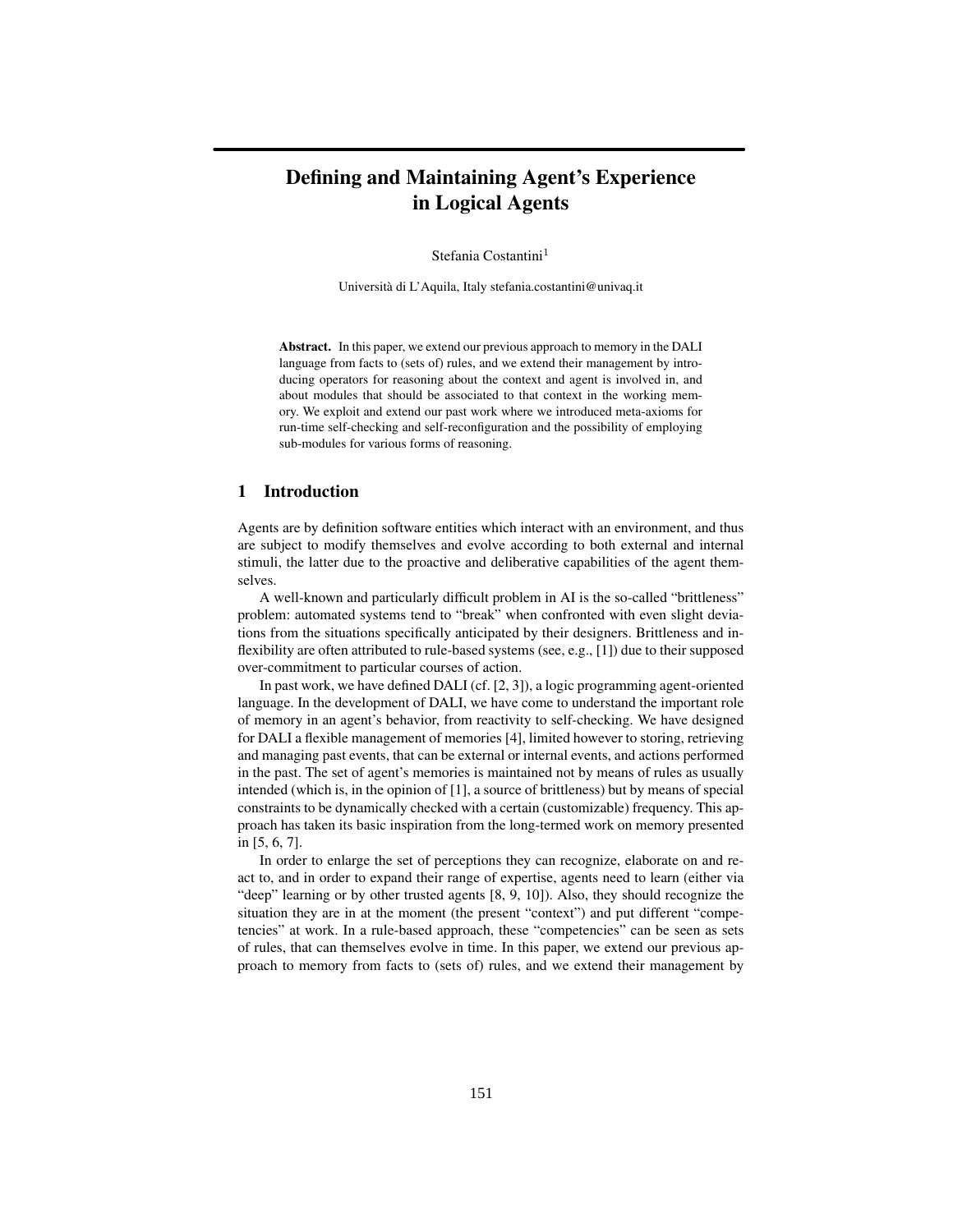introducing operators for reasoning about the past. In this direction we exploit our past work [9, 11] where we introduced: (i) meta-axioms for run-time self-checking and selfreconfiguration; (ii) introduced the possibility of employing sub-modules for reasoning about how to possibly react to an event and (naively) about possibility and necessity.

The paper is structured as follows: in Section 2 we discuss some issue concerning memory management in agents. In Section 3 we introduce items of our past works that we will use as building blocks in the proposed approach, that we illustrate in Section 4. Finally, in Section 5 we conclude. We assume that the reader is somewhat familiar with logic programming, and in particular with prolog-like logic programming and with answer set programming (ASP). The reader may however refer to [12] for the former and to [13] for the latter, and to the references therein.

### 2 Motivation: Memory

Assume an agent that is capable of remembering the received external stimuli, the reasoning process adopted and the performed actions. Through "memory", the agent is potentially able to learn from experiences and ground what it knows through these experiences [6]. The interaction between the agent and the environment can play an important role in constructing its "memory" and may affect its future behavior. Most methods to design agent memorization mechanisms have been inspired by models of human memory [14, 15] developed in cognitive science.

In 1968, Atkinson and Shiffrin [14] proposed a model of human memory which posited two distinct memory stores: short-term memory and long-term memory. This model has been suggested and further enhanced by Gero and Liew for constructive memory [5, 7] whose implementation has been presented in [5]. Memory construction [in this model] occurs whenever an agent uses past experiences in the current environment in a situated manner. In a constructive memory system, any information about the current design environment, the internal state of the agent and the interactions between the agent and the environment is used as cues in its memory construction process.

Baddeley and Hitch introduced in 1974 the notion of working memory [16], a workspace for reflective and reactive processes where explicit reasoning occurs. Items of information within the working memory are combined with the stored knowledge and experiences, manipulated, interpreted and recombined to develop new knowledge, assist learning, form goals, and support interaction with the external environment.

In fact, memory, experience, and knowledge are strongly related. Correlation between these elements can be obtained via neural networks as in [17], via mathematical models as in [18] or via logical deduction. In [7] the reader can find a nice summary with many references of cognitive studies and their applications to software agents, mainly by Gero et al. on design agents and by Laird et al. on the SOAR cognitive architecture [19, 20]. These applications are based upon a combination of a connectionistic component and some kind of software component, consisting of production rules in the case of SOAR.

In [7] it is remarked that, while the term 'memory' in computational systems often just refers to a place that holds data and information (that may be called "memories"), memory in an agent is a a reasoning process: in particular, it is the process of learn-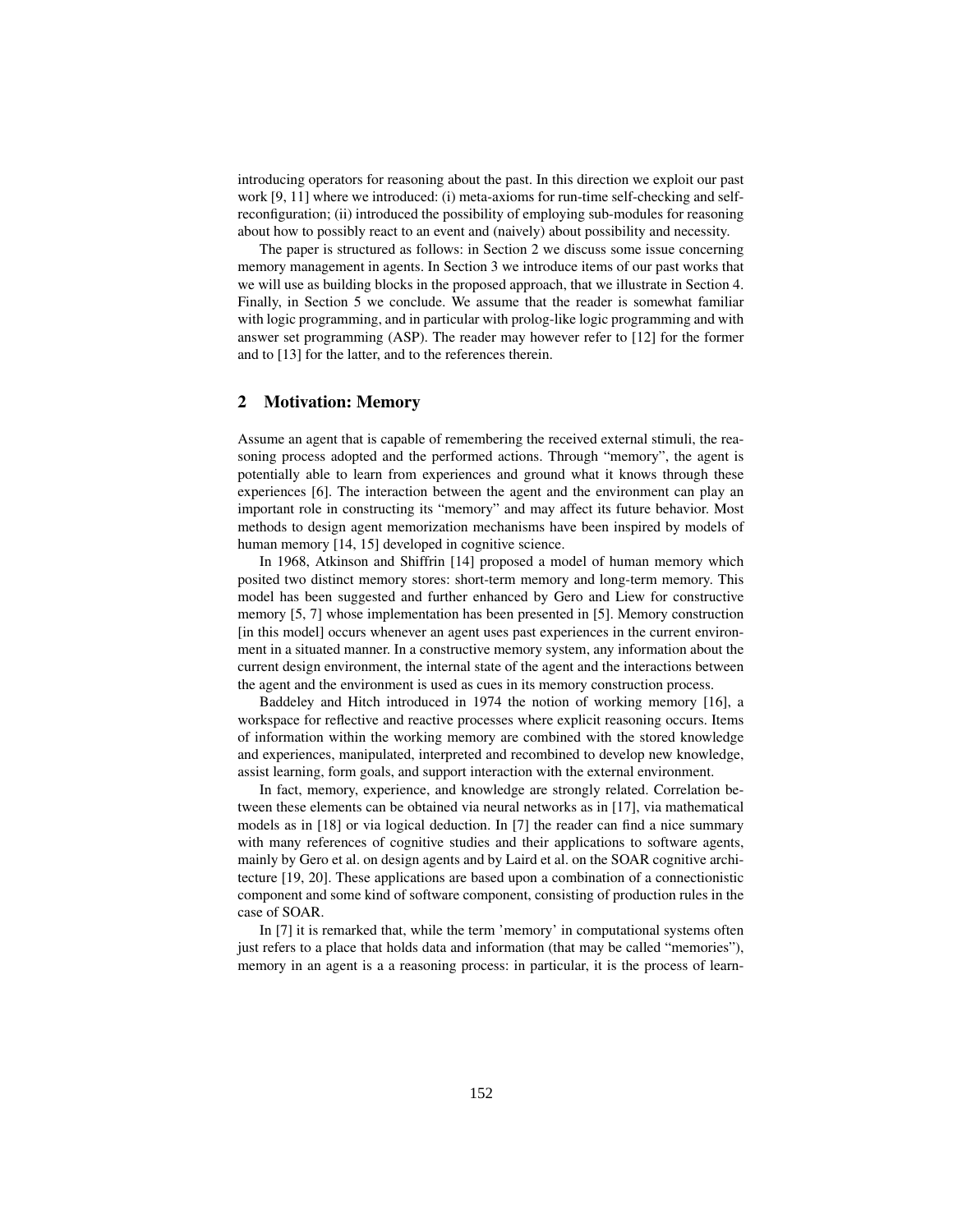ing or reinforcing a concept. In agents, such memories must be associated with both the previous memories (called "experiences" when used in the current situation), and the current need for a memory (in terms of environment stimuli). Important features of the constructive memory proposed in [7] are constructive learning and experiential grounding mechanisms [6]. Constructive learning has an effect that brings changes in the structure of the memory system. Experiential grounding is concerned with the provision of meanings to the experiences processed by an artificial agent. It is similar to historical grounding, which considers the consequence of the utility of an experience in determining its meaning. In SOAR [19, 20], beyond short-term memory (graph structure) and long-term memory (production rules) there is an "episodic memory" which contains temporally ordered "snapshots" of working memory and a "semantic memory" which contains symbolic structures representing general facts, and provides the ability to store and retrieve declarative facts about the world.

To the best of our knowledge, general-purpose agent-oriented logic languages do not have coped with the problem of memory (except for specific implementations of particular applications where some "ad hoc" kind of treatment is provided). In current logic-based agent languages, the various memory components are in fact "blurred" in a general-purpose knowledge base. The only exception we are aware of is our approach of [4], summarized below, which however concerns only facts, though providing memory management by means of special constraints to be dynamically checked on need or at a certain frequency. This avoids the problem mentioned in [1] that in rule-based systems "every item which is added to memory via a rule must be maintained by other rules ..." thus resulting, in their opinion, in brittleness and inflexibility.

In this paper, we build upon previous work in order to devise techniques for enriching DALI, but in principle any logic-based agent language, with advanced memory treatment. We do not complain in principle with the integration of connectionist and symbolic approaches. However, in this paper we deal with what can be possibly done at the symbolic level.

In the illustration of the approach we will adopt a syntax which is reminiscent of the DALI language. However, we invite the reader to consider this syntax as being by no means mandatory: it is basically aimed at illustrating on the one hand the conceptual elements of the approach and, on the other hand, how it can be put at work. A suitable variant of the syntax can be developed when applying the approach in some other practical setting. The approach is not fully implemented, but all its building blocks have been either implemented in the DALI interpreter or at least emulated by pieces of DALI software.

### 3 Background

#### 3.1 Defining agent experience

Some of the authors of this paper have proposed in [2, 3] a method of correlating agent experience and knowledge by using a particular construct, the internal events, that has been introduced in the DALI language (though it can be in principle adopted elsewhere). We have defined the "static" agent memory in a very simple way as composed of the original knowledge base augmented with *past events* that record the agent's activities.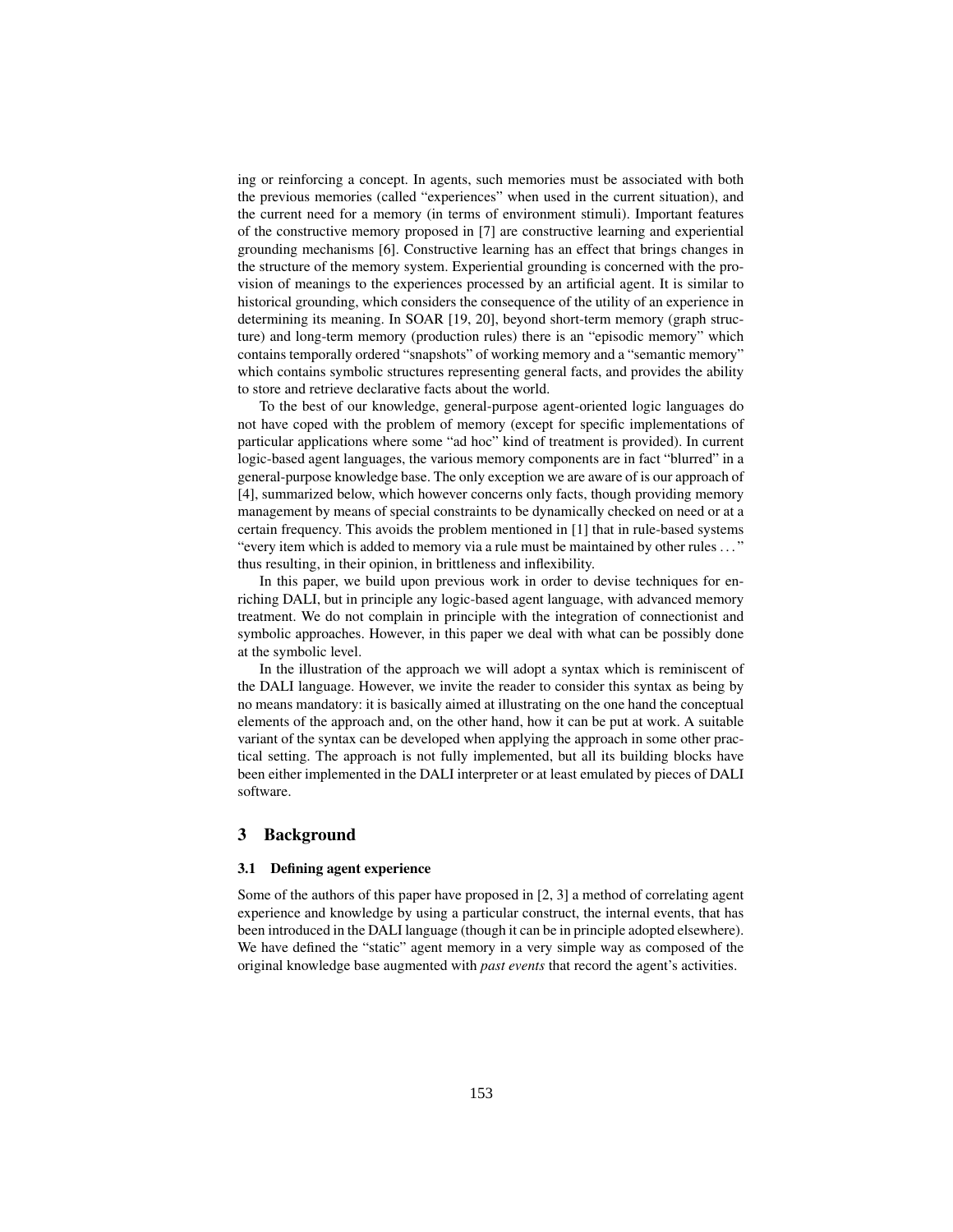Past events can play a role in reaching internal conclusions. These conclusions, which are proactively pursued, take the role of "dynamic" memory that supports decision-making and actions: in fact, the agent can inspect its own state and its view of the present state of the world, so as to identify the better behavioral strategy in that moment. More specifically, *past events*, in our approach, record external events that have happened, internal events that have been raised and actions that have been performed by the agent. Each past event is time stamped to also record when the event has happened. Past events have at least two relevant roles: describe the agent experience; keep track of the state of the world and of its changes, possibly due to the agent intervention. With time, on the one hand past events can be overridden by more recent ones of the same kind (take for example temperature measurement: the last one is the "current" one) and, on the other hand, can also be overridden also by more recent ones of different kinds, which are somehow related.

In [4], we have extended and refined the concepts that we had introduced in the above-mentioned previous work. In particular, we introduced a set P of current "valid" past events that describe the state of the world as perceived by the agent. We also introduced a set PNV where we store all previous ones. Thus, the history  $H$  referred to in the definition of the evolutionary semantics that we introduced in [21] is the tuple  $\langle P, P N V \rangle$ <br> $\mathcal{V} = (E + 1)$  $\langle P, PNV \rangle$ . In practice, H is dynamically augmented with new events that happen. Let  $\mathcal{Y} = (E \cup I \cup A)$  be the set of all the events (both external and internal) that may hap-<br>pen and the actions that the agent may perform. Each event or action in  $X \in \mathcal{Y}$  may pen and the actions that the agent may perform. Each event or action in  $X \in \mathcal{Y}$  may occur none or several times in the agent's life. Each occurrence is therefore indicated as  $X: T_i$  where  $T_i$  is a time stamp indicating when this specific occurrence has happened (where the time stamp can be omitted if irrelevant). Each  $X \in \mathcal{Y}$  is a ground term, with the customary prolog-like syntax. If one is interested in identifying which kind of event is  $X$ , a postfix (that can be omitted if irrelevant) can provide this indication. I.e., let  $X_E$  be an external event,  $X_A$  an action and  $X_I$  an internal event. As soon as X is perceived by the agent, it is recorded in P in the form  $X_P^Y : T_i$  where P is a postfix that syntactically indicates past events and Y is a label indicating what is  $X$ , i.e., if it belongs to  $E$ , I or A. By abuse of notation for the sake of conciseness we will often omit label Y if the specific kind of event is irrelevant.

Clearly, as new "versions" of an event arrive, they should somehow "override" the old versions that have to be transferred into PNV: for instance, P will contain the most recent measure of the outside temperature, while previous measurements will be recorded in PNV. Note that past events in PNV may still have a relevant role for the entity decision process. In fact, an agent could be interested for instance in knowing how often an action has been performed or a particular stimulus has been received by the environment, or the first and last occurrences, etc. In the previous example, measurements recorded in PNV might for instance be used for computing the average temperature in a certain period of time. Clearly, PNV will have a limited size and thus eldest or less relevant events will have to be canceled. We do not cope with this issue here, while we cope with the issue of how to keep P up-to-date. Consider for example to have an agent that opens or respectively closes some kind of access. The action of opening the access can be performed only if the access is closed, and vice versa for closing.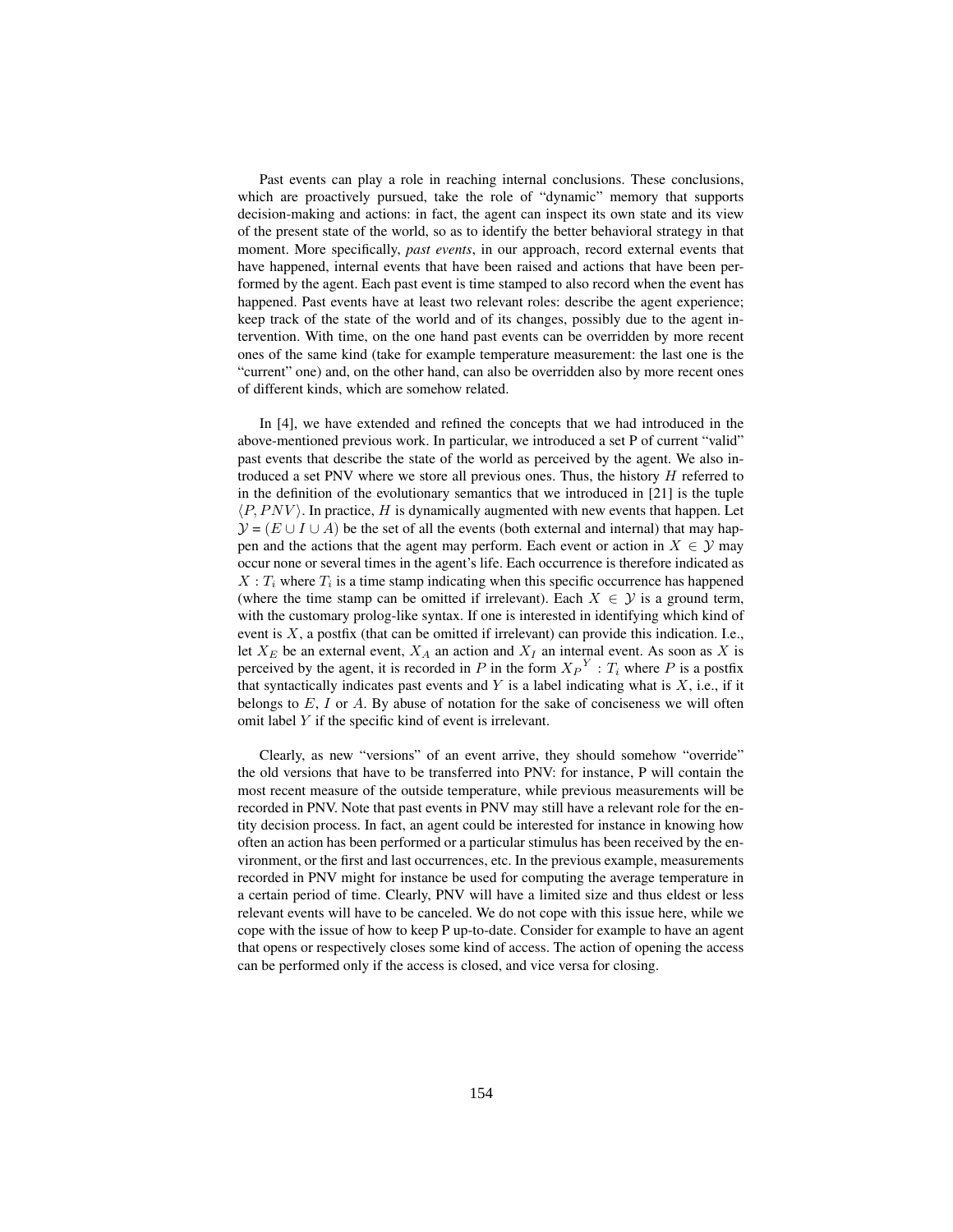Assume that this very simple agent believes that no external interference may occur, and thus the access is considered (by the agent) to be closed if the agent remembers to have closed it, and vice versa it is considered to be open if the agent remembers to have opened it. These "memories", in our approaches, are past events in P. Therefore, the agent will have previously closed the door (and thus it considers itself enabled to open it) if a past event such as  $close_P^A : t_1$  is in P. After performing the action  $open_A : t_2$ ,<br>not only the past event *open*<sup>A</sup> : t<sub>2</sub> must be inserted into P, but for avoiding possible not only the past event  $open<sub>P</sub><sup>A</sup>$ :  $t<sub>2</sub>$  must be inserted into P, but for avoiding possible mistakes the previous past event  $close<sup>A</sup> \cdot t<sub>2</sub>$  should be removed from P and transferred mistakes the previous past event  $close_p^A : t_1$  should be removed from P and transferred<br>into PNV into PNV.

*Past Constraints* define which past events must be eliminated and under which conditions. These constraints should be automatically checked and their outcome actually applied in order to keep the agent memory consistent with the external world. Formally, we define a *Past Constraint* as follows (where we overlook the label Y indicating the kind of past event).

Definition 1 (Past Constraint). *A Past Constraint has syntax:*

 $X_{kP}$ :  $T_k$ , ...,  $X_{mP}$ :  $T_m \trianglelefteq X_{sP}$ :  $T_s$ , ...,  $X_{zP}$ :  $T_z$ , { $C_1$ , ...,  $C_n$ }

*where*  $X_{kP}$ :  $T_k$ , ...,  $X_{mP}$ :  $T_m$  *are the past events which are no longer valid whenever* past events  $X_{sP}$ :  $T_s$ , ...,  $X_{zP}$ :  $T_z$  *become known and conditions*  $C_1$ , ...,  $C_n$  *are all true, i.e., as we will say, whenever the constraint* holds*.*

For the previous example, we would have the following past constraint.

 $close_P^A: t_1 \trianglelefteq open_P^A: t_2, t_1 < t_2$ 

A relevant role of past constraints is to allow one to specify which versions of analogous past events one intends to keep simultaneously in P. Assume for instance to have past events of the form  $temperature_P (C, V)$ : T being C the place where the temperature is measured and  $V$  its value. One may reasonably want to move one such past event, e.g.,  $temperature_P (bruxelles, 22) : t1$ , into PNV whenever another measurement for the same place arrives. This can be specified by means of the following past constraint:

```
temperature<sub>P</sub>(P_1, V_1): t1 \trianglelefteq temperature<sub>P</sub>(P_1, V_2): t2, t<sub>1</sub> < t<sub>2</sub>
```
We define  $H \star \{X_1,\ldots,X_n\}$  as the operation of adding the set of events and actions  $\{X_1,\ldots,X_n\}$  to the the history of an agent. Basically, this operation corresponds to adding the new upcoming events to  $P$  and transferring past events from  $P$  to PNV according to the past constraints.

**Definition 2.** Let PC be a set of past constraints and S a set of past events. By  $F =$  $PC(S)$  we indicate the result of the application of the past constraints in  $PC$ , that is  $F$ *includes the left-hand side of all the constraints in PC which hold given the past events in* S*.*

**Definition 3.** Given a history  $H = \langle P, PNV \rangle$ , a set of past constraints PC and a<br>set of events  $\{X, \ldots, X\}$  the result of  $H + \{X, \ldots, X\}$  is an undated history *set of events*  $\{X_1, \ldots, X_n\}$ *, the result of*  $H \star \{X_1, \ldots, X_n\}$  *is an updated history*  $H' = \langle P', PNV' \rangle$  where: (i)  $P' = (S \cup \{X_1, \ldots, X_n\}) \setminus F$  with  $F = PC(P \cup Y$  $\{X_1, \ldots, X_n\}$ ; *(ii)*  $PNV' = PNV \cup F$ .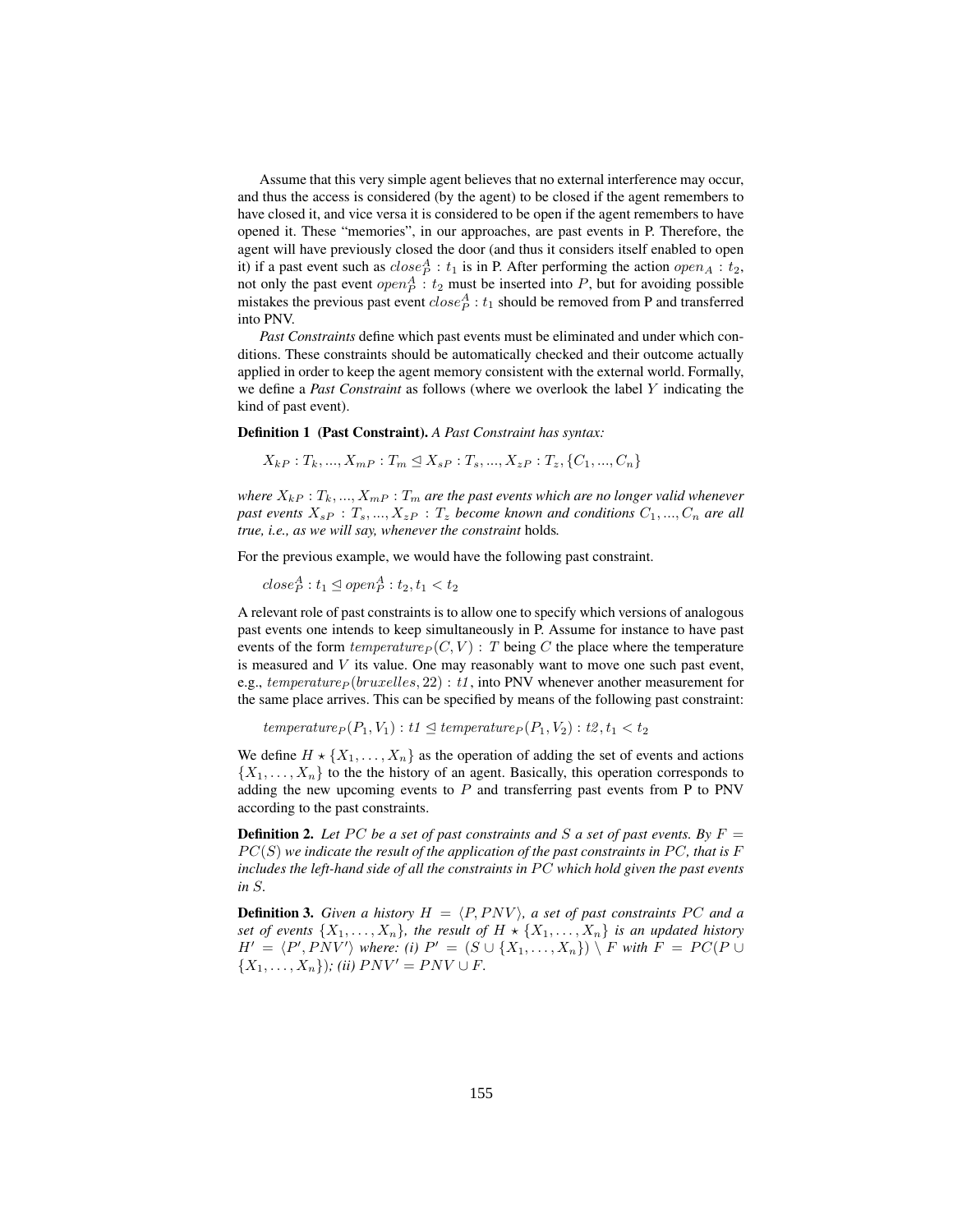Sets P and PNV and past constraints have been fully implemented within the DALI multi-agent system [22], and used in a number of applications. For instance, in the realworld application described in [23], which concerns agents that act as guides to tourists during their visit to a museum or an archeological area, sets P and PNV have been used to record the user activity and preferences in order to personalize her/his route.

Overall, P represents the set of the most recent events perceived and PNV the previous experiences that have been recorded. Thus, P constitutes a kind of short-term memory with includes the current state-of-affairs of the outside environment, to the extent to which the agent has been able to perceive it. PNV instead is a kind of long-term memory.

#### 3.2 ASP Modules

In [24], we have proposed kinds of ASP (Answer Set Programming) modules to be invoked by a logical agents. In particular, one kind is defined so as to allow forms of reasoning to be expressed on possibility and necessity analogous to those of modal logic. In this approach, the "possible worlds" that we consider refer to an ASP program  $\Pi$  and are its answer sets. Therefore, given atom  $A$ , we say that  $A$  is possible if it belongs to some answer set, and that  $A$  is necessary if it belongs to the intersection of all the answer sets.

Precisely, given answer set program  $\Pi$  with answer sets enumerated as  $M_1, \ldots, M_k$ , and an atom A, the *possibility* expression  $P(w_i, A)$  is deemed to hold (w.r.t.  $\Pi$ ) whenever  $A \in M_{w_i}$ ,  $w_i \in \{1, \ldots, k\}$ . The possibility operator  $P(A)$  is deemed to hold whenever  $\exists M \in \{M_1, \ldots, M_k\}$  such that  $A \in M$ . Given answer set program  $\Pi$  with answer sets  $M_1, \ldots, M_k$ , and an atom A, the *necessity* expression  $N(A)$  is deemed to hold (w.r.t.  $\Pi$ ) whenever  $A \in (M_1 \cap \ldots \cap M_k)$ . Possibility and necessity can possibly be evaluated within a context, i.e., if  $E(Args)$  is either a possibility or a necessity expression, the corresponding *contextual* expression has the form  $E(Arqs)$ : Context where Context is a set of ground facts and rules.  $E(Arqs)$ : Context is deemed to hold whenever  $E(Arqs)$  holds w.r.t.  $\Pi \cup Context$ , where, with some abuse of notation, we mean that each atom in  $Context$  is added to  $\Pi$ as a new fact. The answer set module  $T$  where to evaluate an operator can possibly be explicitly specified, in the form:  $E(T, Args)$ : Context.

In this approach, one is able for instance to define meta-axioms, like, e.g., the following, which states that a proposition is plausible w.r.t. theory  $T$  if, say, it is possible in at least two different worlds, given context  $C$ :

$$
plausible(T, Q, C) \leftarrow P(T, I, Q) : C, P(T, J, Q) : C, I \neq J.
$$

Another kind of ASP module that we have proposed is reactive ASP modules, defined so as to be suitable for specifying the reaction to external stimuli, where, in an invocation, the inputs include the external stimuli and the outputs include a set of actions to be executed in response to the stimuli according to the assumptions. In our view in fact, reactive ASP modules should be used to describe knowledge and beliefs concerning how an agent would cope with some events in a given situation. The answer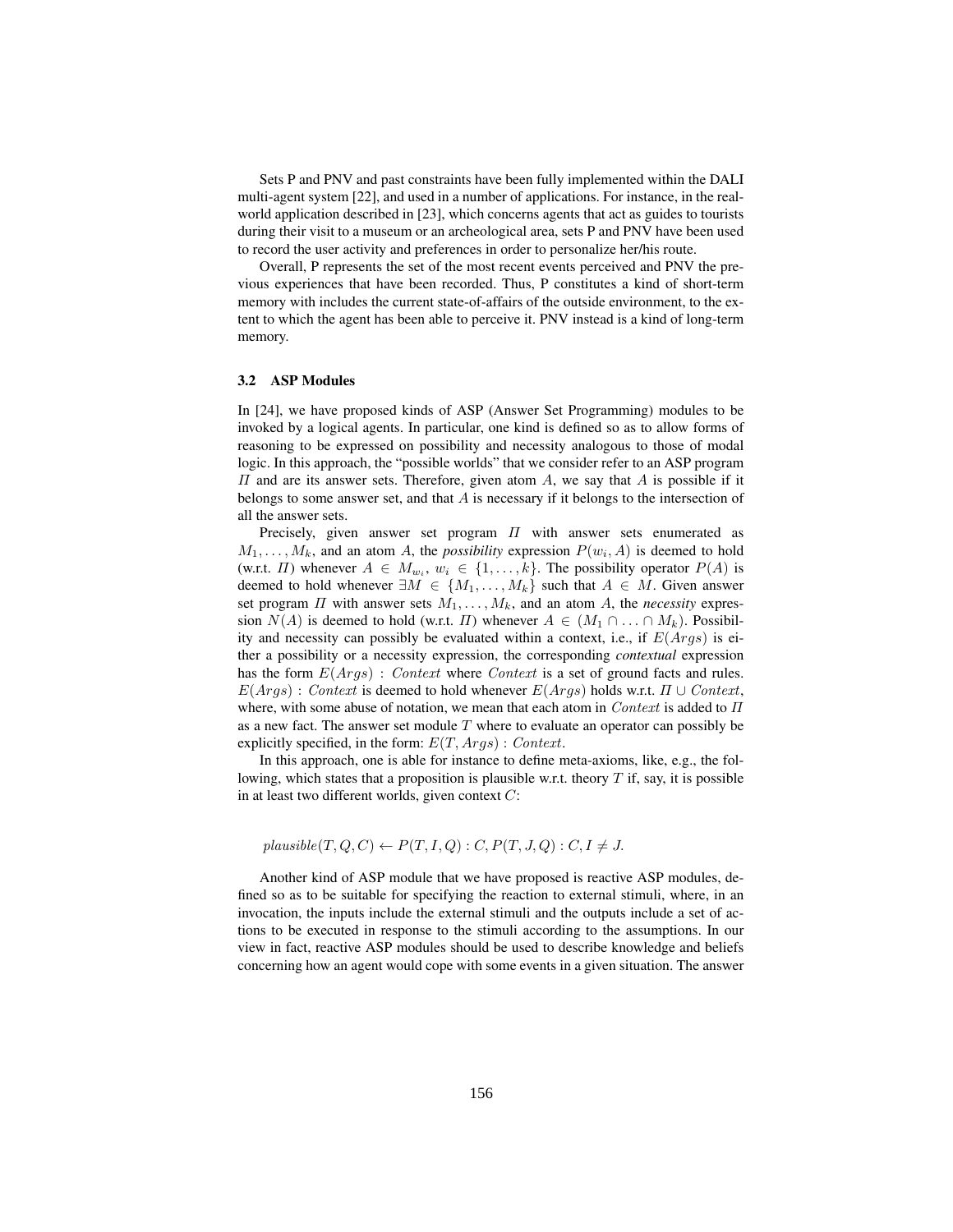sets of a reactive module are meant to represent the possible courses of action that the agent might undertake whenever these events actually occur, given the present context.

Operationally, invocation of ASP modules can explicitly occur in an agent program, where the precise way to invoke a module will depend upon the agent language at hand. In DALI for instance, the simple reactive rules of the language can be used to directly resort to a reactive module whenever relevant events occur together (where DALI provides a way of specifying what it does mean to happen together for a given set of events, e.g., in the same day, same second, etc.). At invocation, reactive ASP modules can be (optionally) fed with input, representing (items of) the current agent state. The elements (facts and rules) of the input will be added to the module code.

# 3.3 A-ILTL

In [25] we have proposed an extension to the well-known LTL Linear Temporal Logic [26, 27, 28] called A-ILTL, for "Agent-Interval LTL", which is tailored to the agent's world in view of run-time verification.

Based on this new logic, we are able to enrich agent programs by means of A-ILTL rules. These rules are defined upon a logic-programming-like set of formulas where all variables are implicitly universally quantified. They use operators over intervals that are reminiscent of LTL operators.

During the agent life, each A-ILTL rule is attempted at a certain frequency and with certain priorities (possibly customizable by means of directives). If the current state of affairs satisfies every A-ILTL rule, then no action is required. Otherwise, some kind of repair action has to be undertaken with respect to the violated A-ILTL rule. Below we report the definition of such a rule.

Definition 4. *An A-ILTL rule with a repair is a rule the form:*  $OP(M, N; K) \varphi :: \chi \div \psi$ , where:

- $-OP(M, N; K) \varphi :: \chi$  *is a contextual A-ILTL rule*;
- $\psi$  *is called the* repair action *of the rule.*

In particular,  $OP$  is a temporal operator which is required to hold in the interval between time instants M and N on formula  $\varphi$  evaluated in the context  $\chi$  (where the context is aimed at providing values for variables occurring in  $\varphi$ ). The rule is supposed to be checked at run-time at frequency  $K$  (if  $K$  is omitted, at a default frequency). If a violation is detected,  $\psi$  is executed which is supposed to be a procedure that determines suitable self-modifications so as to cope with the unwanted situation and/or improve future agent's behavior. The repair action is specified via an atom that is executed as an ordinary goal.

The A-ILTL rule in the following example monitors the achievement of goals, and specifies that, in case of violation (some goal, though not achieved, has been dropped), the present level of commitment of the agent to its objectives has to be increased. This can be specified as:

 $NEVER_{m,n}$  (not achieved(G), dropped(G)) ::  $(goal(G), deadline(G, T), NOW(T1), T1 \leq T) \div inc_{\mathcal{L}}(TT)$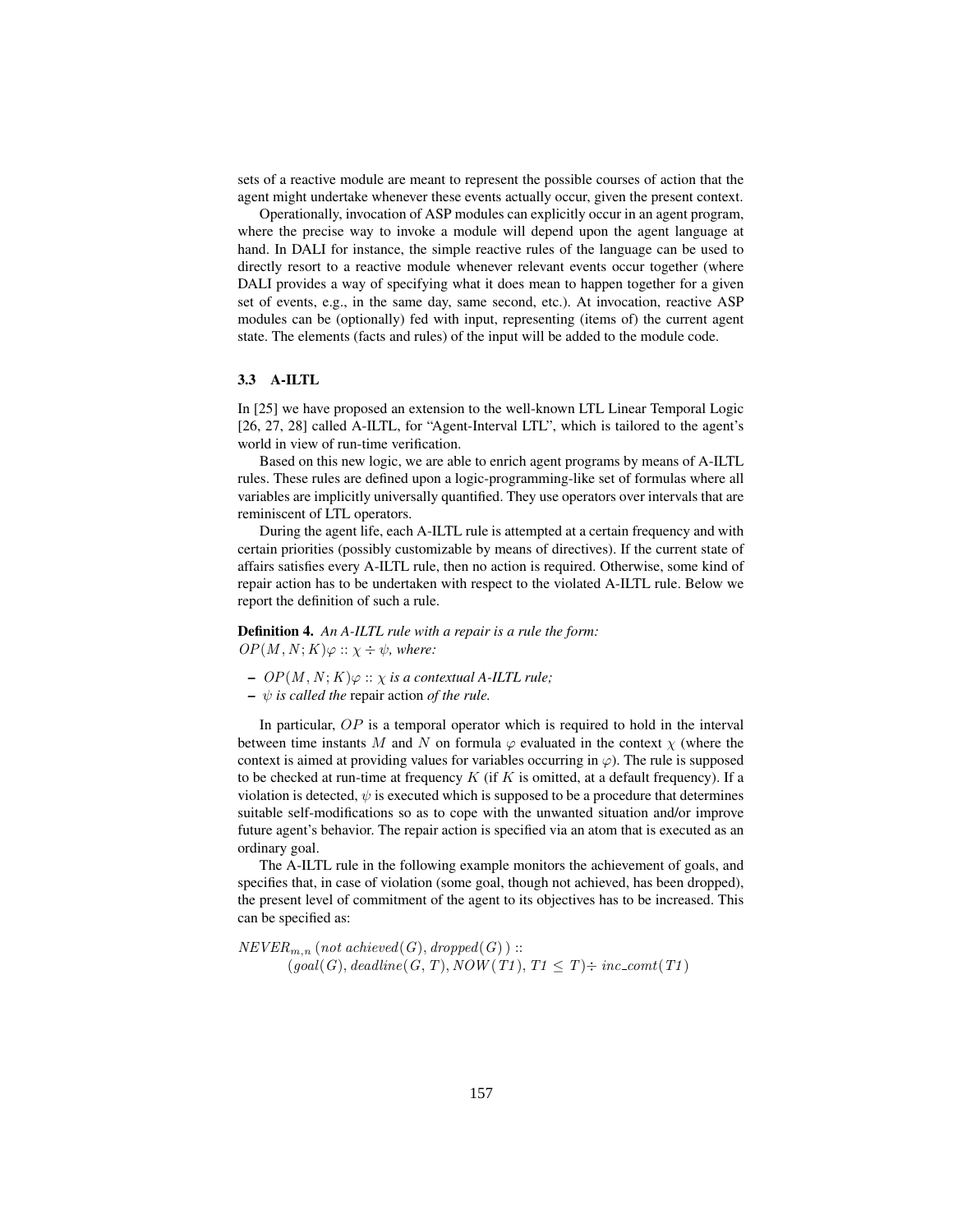Suppose that at a certain time t the monitoring condition  $VER$  (not achieved a) dropped(a)) is violated for some soal a Upon de- $NEVER \text{ (not achieved (g), dropped (g))}$  is violated for some goal g. Upon detection of the violation the system will attempt the repair action consisting in executing tection of the violation, the system will attempt the repair action consisting in executing the goal ? $-inc\_cont(t)$ . Its execution will allow the system to perform the specified run-time re-arrangement of the program that attempts to cope with the unwanted situation.

### 3.4 Learning by rule exchange

In [8, 10], we have introduced an approach to learning centered on the possibility of acquiring sets of rules from other agents, namely "learning by being told". In the approach, agents do not blindly incorporate the new knowledge. Rather, they evaluate how useful the new knowledge is, and on this basis decide whether to keep or discard it. The approach is based upon maintaining a meta-level description of the acquired (sets of) rules, that associates to the acquired knowledge a specific objective and (possibly) a set of conditions, including a time limit. The purpose is that the new rules should help the agent reach that objective and fulfill the conditions within the given time limit. After a while, the agent will evaluate by means of meta-reasoning performed at a meta-control layer whether (or to what extent) this has been achieved. If the evaluation is unsatisfactory, then the new knowledge will be discarded or possibly deactivated for future re-trial in a modified context. There is a clear similarity between our approach and reinforcement learning, where here the action that is to be evaluated is the use of the new knowledge.

## 4 Advanced Memory Management in Logical Agents

In the overall framework that we have outlined up to now (based on DALI but easily adaptable to other logic languages for agents), and embracing the view of [7] where memory is a reasoning process, we can set the following scenario. The semantic memory (say S) coincides with the agent's initial knowledge base. The short-term memory is constituted by set P. The set P plus the A-ILTL axioms constitute the working memory. The long-term memory is constituted by set PNV.

The first new element that we intend to introduce is a notion concerning the *context* an agent is presently involved in. For instance, if you consider an agent that is able to play a number of games (say, e.g., chess, poker, and others, and even gamble on the stock exchange as a particular kind of game), the context includes the game the agent is presently playing (if any). The context need not be a single one. For instance, the agent can be at leisure or at work, at home or somewhere else, and either in a normal or in an emergency situation, and so on.

We assume that, like in DALI, the various agent activities may in principle proceed in parallel (where in the DALI interpreter they are actually interleaved, also according to priorities). Thus for instance, playing a game and answering the phone may occur in combination.

We may simply assume to represent context by means of a set of (meta-)facts concerning a distinguished predicate *context* (again, we expect the reader not to stick on the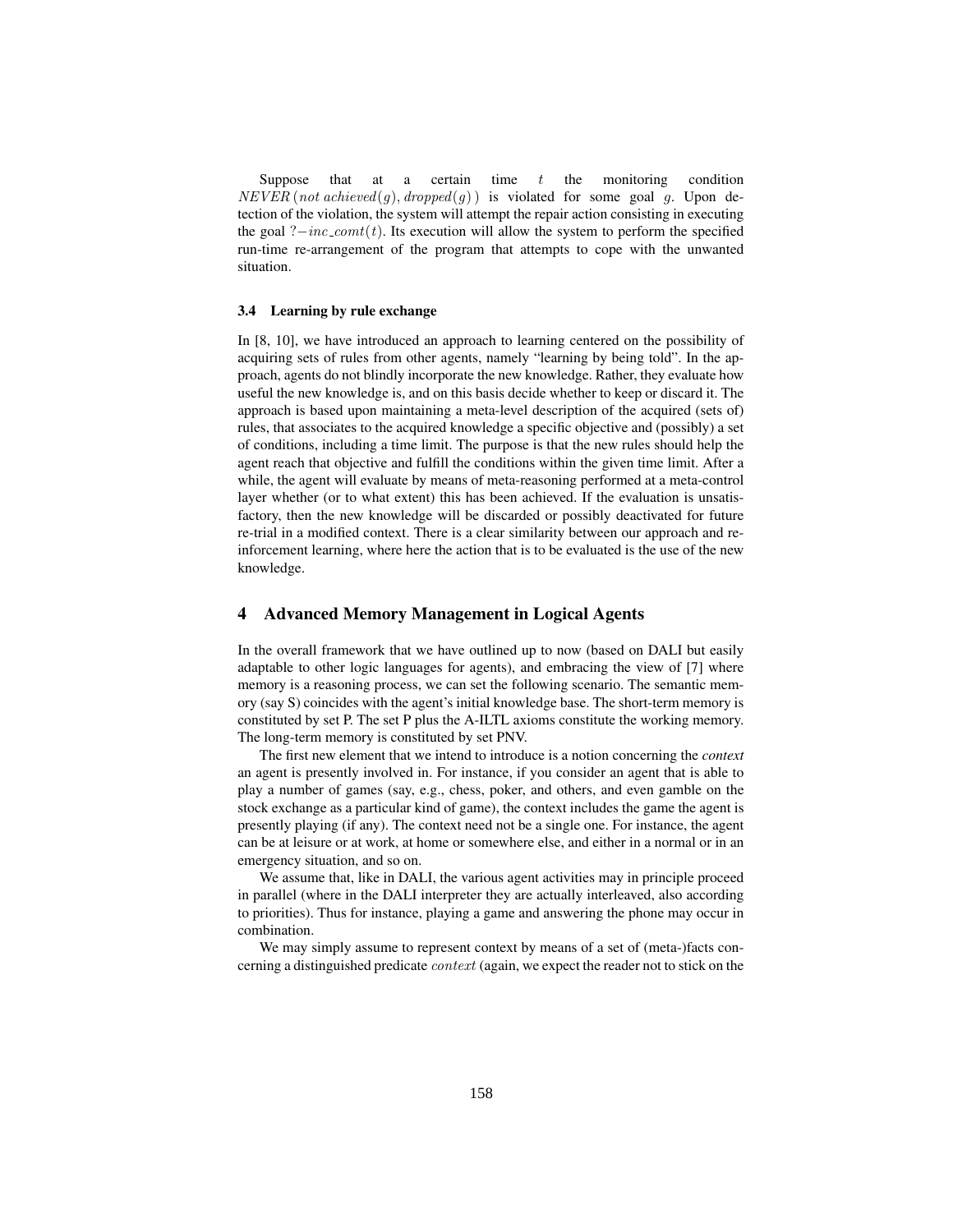syntax we adopt here). The version  $contextN$  of this predicate will define the present context (by adapting the DALI notion of present events). This version will become, when no longer actual, a time-stamped past event with predicate  $contextP$ . A sample context definition can be the following:

```
context(at\_leisure, at\_work, play\_chess, normal, emergency, ...).contextN(play\_chess).contextN(at\_leisure).contextN (normal).
```
where the first fact lists all possible contexts, and the following ones the contexts that are active at the moment. More generally, it is required that the agent initial program contains a fact, that we call *context declaration*, of the form:

```
context(PC_1, \ldots, PC_r).
```
where we call DC the set  $PC_1, \ldots, PC_r$ , and we call the  $PC_i$ s, which are either constants or ground terms, *contexts*. This declaration states which are the contexts the agent may possibly find itself in, or may choose to set itself in. Facts *contextN* may be initially stated, but this is not strictly required as the agent may want to set a context later. We let CN be the set of contexts occurring in facts *contextN(C)* which are present in the knowledge base.

In our setting, in order to either set or change context, the agent may invoke a distinguished action (postfix  $A$ ):

```
change_contextA(M_1,\ldots,M_k;C_1,\ldots,C_n).
```
where: (a) each  $M_i$  is an atom and each  $C_i$  can be either an atom or a disjunction of atoms in the form:

 $(C_{i_1} | \ldots | C_{i_s})$  : Prefs

b) all the  $M_i$ s,  $C_i$  and  $C_{i_n}$ s occur in DC.

The part : Prefs is optional, and expresses in the notation of [29, 30] preferences about which of the  $C_{i,j}$ s is preferred under which conditions. The intended meaning is that the agent wishes to switch to contexts  $M_1, \ldots, M_k, C_1, \ldots, C_n$  where: (i) the  $M_j$ s are mandatory, i.e., after the context switch all of them must be present contexts; (ii) the  $C_i$ s are wished for, i.e., they will become present contexts if possible; (iii) for each  $C_i$ which is a disjunction, any of the  $C_{i,j}$ s can be selected, either indifferently or according to preferences, if stated. For instance,

 $change\_contextA(at\_leisure; (play\_chess | play\_chckers : less\_difficult)).$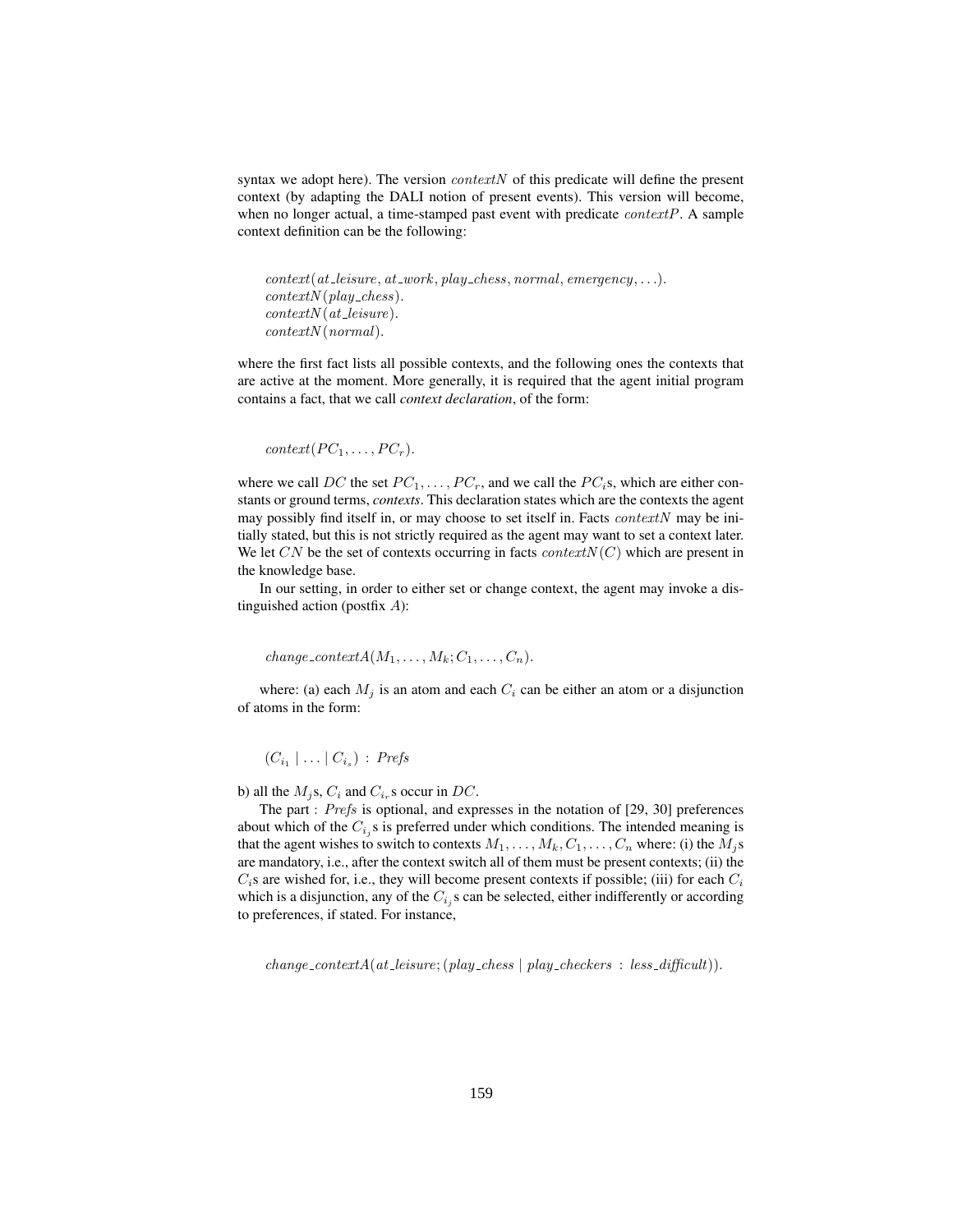means that the agent intends to switch to a context where it is at leisure and wishfully plays either chess or checkers, preferring the one which is less difficult. Binary predicate  $less\_difficult(X, Y)$  must be defined in the agent's knowledge base where whenever less\_difficult(g<sub>1</sub>, g<sub>2</sub>) holds,  $g_1, g_2 \in \{play\_chess, play\_chckers\}$ , the former is best preferred. This notation extends to sets of elements and to any binary predicate which establishes an ordering over these elements.

A distinguished ASP module is supposed to be defined in order to manage context shift. This module is similar to a "reactive ASP module" as defined in [24]. An ASP module is needed (that may have no, one or several answer sets) as there can be either complementarity or incompatibilities among contexts: for instance, one cannot be both at leisure and at work, does not play games if in emergency, and, say, one gambles on the stock exchange only when working. The definition of this module is therefore an important part of the definition of an agent. A possible (naive) definition of this module related to our example can be for instance the following (where we remind the reader that rules starting with :- are *constraints* and state that their conditions cannot simultaneously hold, and that an *even cycle* like a:- b, b:- a generates indifferently either a or b.

```
at_leisure:- not at_work.<br>at_work:- not at_leasure.
normal:- not emergency.
emergency:- not normal.
:- emergency, game.
game:- play_chess.
game:- play_checkers.
play_check:- not play_checkers.
play_checkers:- not play_chess.
:- at_leisure, at_work.
: - \frac{1}{\sqrt{2}} at \frac{1}{\sqrt{2}} at \frac{1}{\sqrt{2}} at \frac{1}{\sqrt{2}} at \frac{1}{\sqrt{2}} at \frac{1}{\sqrt{2}} at \frac{1}{\sqrt{2}} at \frac{1}{\sqrt{2}} at \frac{1}{\sqrt{2}} at \frac{1}{\sqrt{2}} at \frac{1}{\sqrt{2}} at \frac{1}{\sqrt{2}} at \frac{1}{\sqrt{2}} at \frac{1}{\:- normal, \frac{1}{2}.
```
Such a module, that we can call *context-switch module*, may have none, one or more answer set. We say that a context switch is *enabled* if the context-switch module admits answer sets. If so, we will say that an answer set  $M$  of the context-switch module *entails* change\_context $A(M_1, \ldots, M_k; C_1, \ldots, C_n)$  if for every  $M_j, j \leq k, M_j \in M$ , and that M *enables* each  $C_i$  which is an atom if  $C_i \in M$ , and each  $C_i$  which is a disjunction, if at least one element  $C_{i_j}$  of the disjunction is in M.

In our prototype implementation, the interpreter treats the action of context change  $CC = change\_contextA(M_1, \ldots, M_k; C_1, \ldots, C_n)$  as follows, where as said CN is the set of facts of the form  $contextN(C)$  included in the knowledge base.

- The context-switch ASP module is invoked, with the  $M_i$ s as input. I.e., the  $M_i$ s will be added to the module as new facts.
- If the resulting module has no answer set, then the action fails and a failure past event will be generated, that can possibly be suitably managed by a DALI internal event.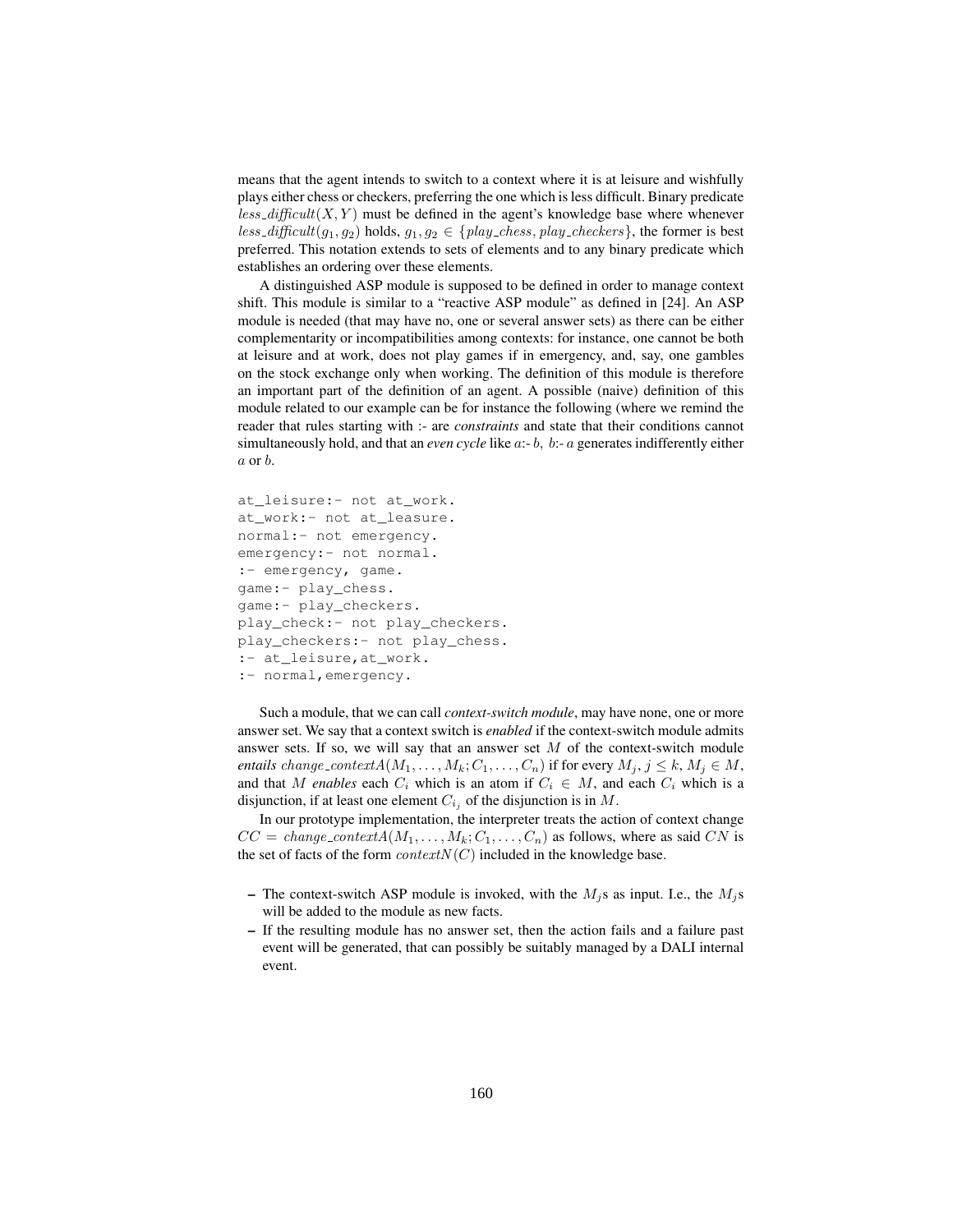- $-$  If the resulting module admits answer sets, than it entails  $CC$  by construction (as the  $M_i$ s are added to the module). One answer set  $\hat{M}$  is selected in the following way.
	- The best preferred answer sets  $N_1, \ldots, N_k$  are chosen according to the preferences expressed in the  $CC$  elements<sup>1</sup>.
	- Among the  $N_v$ s, the answer set  $\hat{M}$  is chosen that maximizes the intersection with CN. I.e., as few changes as possible are performed (other strategies are of course possible). If more than one of the  $N_v$ s fulfils the requirements, one of them is nondeterministically chosen.
- All facts of the form  $contextN(C)$  presently included in the knowledge base are removed, and corresponding facts *context* $P(C)$ : T are added to PNV, where T is the present time.
- For each  $C \in \tilde{M} \cap DC$ , a new fact of the form context $N(C)$  is added to the knowledge base.

In the proposed setting, each context is associated to one or more modules (intended as set of rules) aimed at managing the situation the context is about. These modules can be part of the agent program, can have been acquired from other agents (see [8, 10]) or even somehow synthesized by the agent itself via some form of learning. However, following [10], we assume that such modules are kept in a meta-level format enriching each module with additional information. Let for instance a possible form be the following, where let  $\ulcorner M \urcorner$  be any meta-level representation of the module M (that we take here to be a set of DALI rules) here to be a set of DALI rules).

 $\text{mod}(context(c), name(n), source(a), time(t_1), goal(g), timeout(t_2),$  $feature(f), eval(v), active(b), last used(t_3), \ulcorner M \urcorner)$ 

The elements of the description have the following meaning:

- context(c) indicates which context the module is aimed at managing. c is a constant, might in principle be a list.  $name(n)$  specifies the module name.
- $-source(a)$  indicates which agent the module has been acquired from. a is the agent's name, can be *self* if the module is part of the agent program.  $time(t_1)$ is the time of acquisition, can be 0 if the module is part of the agent program from the beginning.
- $goal(g)$  is the goal that the module is aimed at reaching. E.g., for a module with context *chess* the goal can be, e.g., *win-game* or *teach-to-play*, where  $timeout(t_2)$ states the deadline for reaching the goal. The goal may be empty or can be in principle a list, the timeout may be empty.  $feature(f)$ , if specified (f might be a list), may express some refinement with respect to the context and the goal. For instance, for any game where the goal is to win, the feature might be the level of expertise at which the module is supposed to enable the agent to play.

<sup>1</sup> Fundamental techniques for combining preferences (seen as generic binary relations) can be found for instance in [31]. Regarding combination of preferences in Logic Programming, criteria are also given, for instance, in [32, 33, 34, 35, 29].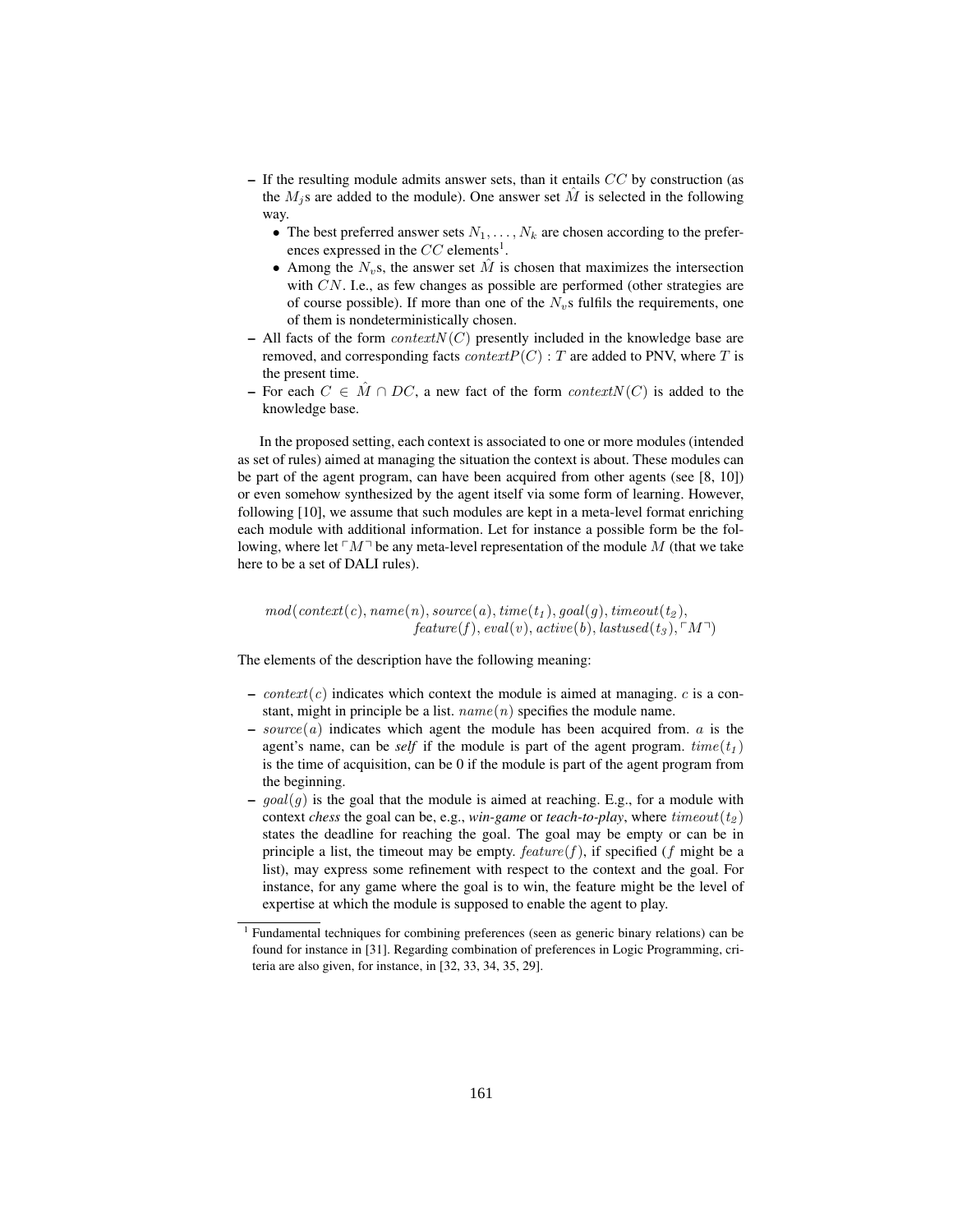- $eval(v)$  is some kind of rating associated to the module, that should be related to "how good" the module has been in reaching the goal in past usages. The evaluation can be inherited by sender agent in case of acquired knowledge, and/or can be updated by the agent itself.
- $active(b)$  states whether the module is presently in use or not, if not lastused(t<sub>3</sub>) states the last time of module usage.

The set of module descriptions will include none, one or more module(s) for each possible context. In our view, these descriptions are part of the long-term memory. We also enhance the definition of the working memory, that in our setting at this point will be composed not only by the set P plus the A-ILTL axioms, but also by the context declarations, and by one module for each present context. This module will be loaded whenever a context enters into play.

Then, when updating contexts, two more actions have to be performed:

- Eliminate from working memory modules concerning context which are removed, and update the corresponding descriptions in the fields active, which is set to false, lastused, that is set to the time of removal, *eval* that can be updated according to agent's satisfaction (we do not treat this aspect here).
- Load into the working memory one module for each new context. In the extreme case where no module is available, a request might be issued to sibling agents (this aspect has been discussed at some length in [8, 10]).

It remains to be seen what to do if there is more than one module corresponding to one context. The different modules may correspond to different goals or to the same goal with different features. E.g., for the context *poker* the goals might be either *winmoney* or *minimize-loss* and the features might be for instance either *low-risk* or *highrisk*, referring to the style and attitude of the player.

To this aim, we can improve the  $change\_contextA$  format. Precisely, each  $C_i$  (or each  $C_{i,j}$  for elements of disjunctions can be of the form:

#### $C_i(Goal, Feature).$

e.g., in the above example, *poker(win-money,high-risk)*. The specification of goal and feature is to be intended as optional, but can also be enriched to:

#### $C_i(Goal, Feature\_pref).$

where  $Feature\_pref$  expresses preferences about features, e.g., in the above example,  $poker(win{\text -}money, low{\text -}risk>high{\text -}risk-pref{\text -}when short{\text -}money)$ , stating (in the style of [29]) that in the case *short-money* is entailed by the present knowledge base, *lowrisk* should be preferred as a feature to *high-risk*, in case both modules are available (otherwise, the choice is indifferent). Another possible choice is whether one might select (given goal and features) the most recent or the best evaluated module.

What would it happen in case the agent loads a module in the view of a goal, but the goal is not reached within the given deadline? Clearly, the evaluation of the module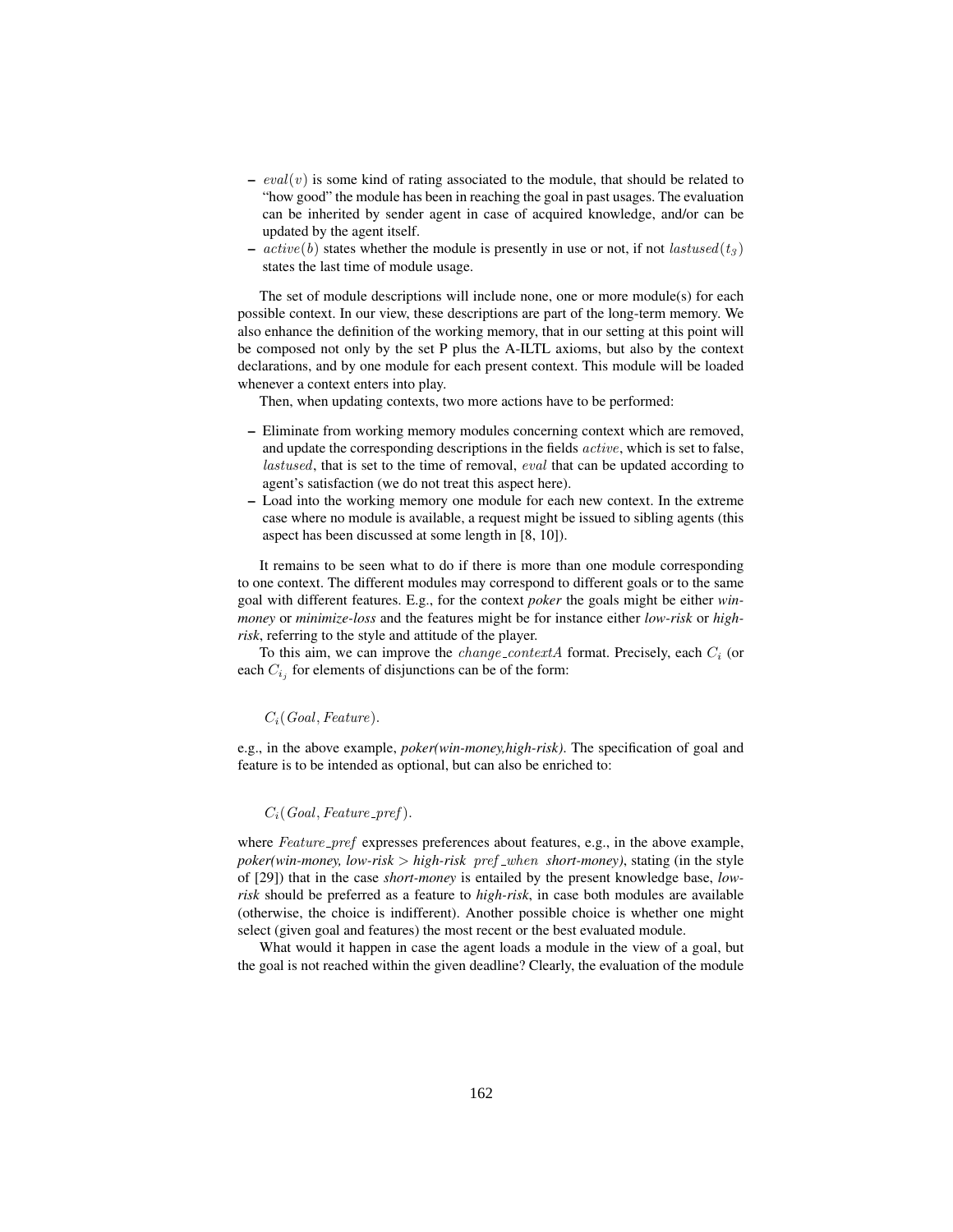should be affected accordingly. However, in case alternative modules are available, the agent might wish to remain in the context where it is, but exchange the module "on the fly". This can be obtained by means of a suitable A-ILTL axiom. For simplicity, let us assume that whenever loading a context  $C$  and a related module, an object-level fact is created of the following form:

 $module(C, N, Goal, Timeout, Feature).$ 

where  $N$  is the module name and the other fields (possibly empty) represent goal, timeout and features as extracted from the module definition. The above fact is to be removed on removal of the module. Below is an A-ILTL axiom that, whenever checked at run-time (at a customizable frequency), if it finds that a module has failed its objective then it replaces it with another one (if available).

 $NEVER$  (module( $C, N, Goal, Timeout, Feature$ ), not achieved(Goal), expired(Timeout))  $\div$  $replace\_module(C, N, Goal, Timeout, Feature)$ 

Or, in the case an agent wishes to update the feature, e.g., passing from beginner to expert in some game, let us assume it asserts a fact  $new\_feature(C, Goal, F)$ . The following A-ILTL axiom would perform a module exchange (if a suitable module is available) whenever checked:

 $NEVER$  (module( $C, N, Goal, Timeout, Feature$ ),  $new_f$ eature $(C, Goal, F), F \neq Feature$ ) ÷ update\_module( $C$ , Goal,  $F$ )

# 5 Concluding Remarks

In this paper, we have presented a context-sensitive approach to managing memory and memories in logical agents. The approach was born in the context of the DALI language, but can be easily adapted to other logic-programming based agent-oriented languages. To the best of our knowledge the proposed approach, though in its early stage, is a novelty in the logical agents realm. It drew inspiration from related work in Artificial Intelligence, yet it introduces original aspects.

A full implementation is still lacking, but all the proposed features have been simulated and experimented in DALI. Much remains to done for refining and extending the approach, and for completing the implementation.

## References

[1] research group, S.: SOAR: A comparison with rule-based systems (2010) URL: http://sitemaker.umich.edu/soar/home.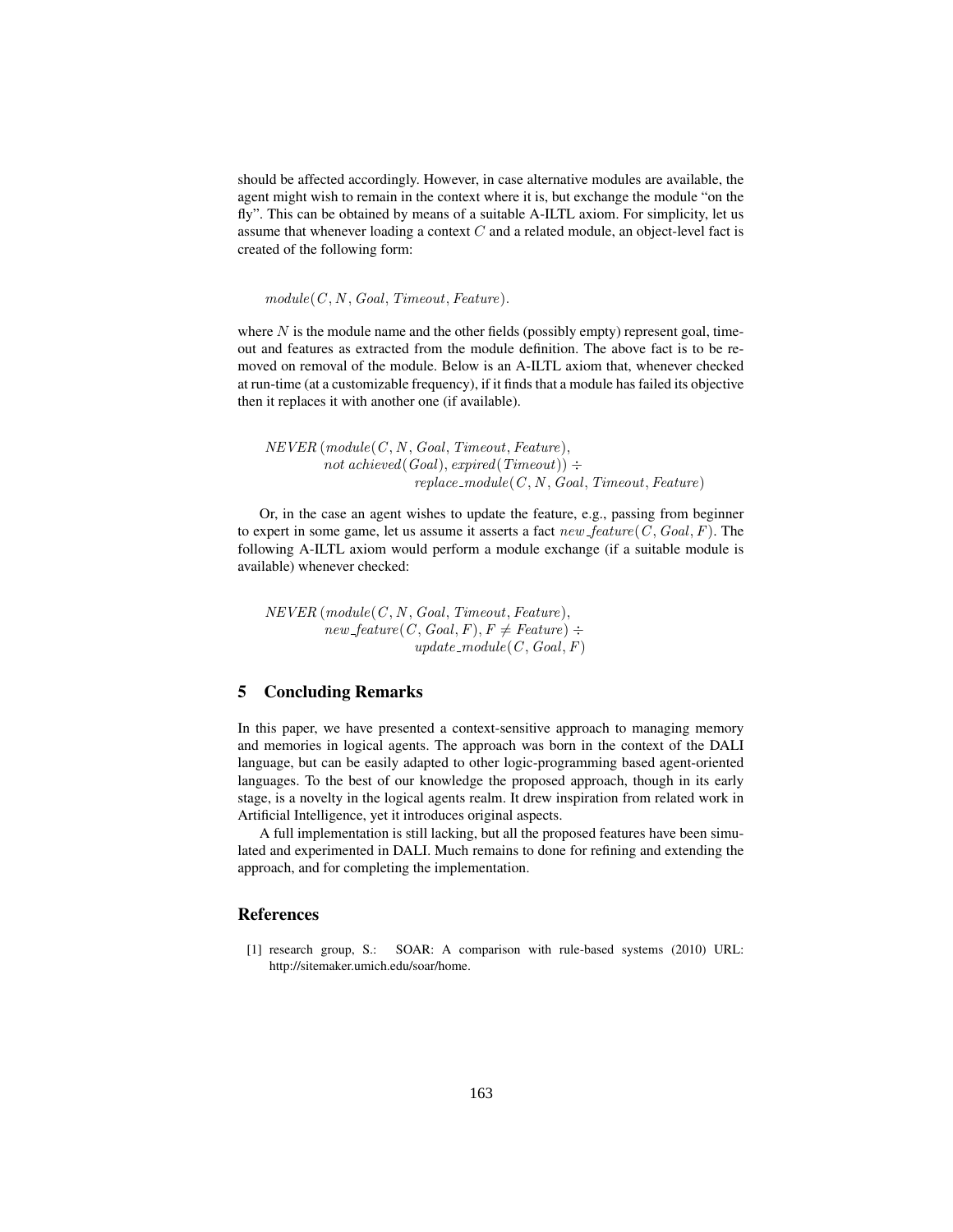- [2] Costantini, S., Tocchio, A.: A logic programming language for multi-agent systems. In: Logics in Artificial Intelligence, Proc. of the 8th Europ. Conf.,JELIA 2002. LNAI 2424, Springer-Verlag, Berlin (2002)
- [3] Costantini, S., Tocchio, A.: The DALI logic programming agent-oriented language. In: Logics in Artificial Intelligence, Proc. of the 9th European Conference, Jelia 2004. LNAI 3229, Springer-Verlag, Berlin (2004)
- [4] Costantini, S., Dell'Acqua, P., Pereira, L.M., Tocchio, A.: Ensuring agent properties under arbitrary sequences of incoming events. In: Proc. of 17th RCRA Intl. Worksh. on Experimental evaluation of algorithms for solving problems with combinatorial explosion. (2010)
- [5] Liew, P., Gero, J.S.: An implementation model of constructive memory for a situated design agent. In: Proc. of the Intl. Conf. on Agents in Design. (2002) 257–276
- [6] Liew, P., Gero, J.S.: Constructive memory for situated design agents. AIEDAM, Artificial Intelligence for Engineering Design, Analysis and Manufacturing
- [7] Gero, J.S., Peng, W.: Understanding behaviors of a constructive memory agent: A markov chain analysis. Knowledge-Based Systems
- [8] Costantini, S., Tocchio, A.: Learning by knowledge exchange in logical agents. In: From Objects to Agents: Intelligent Systems and Pervasive Computing, Proc. of WOA'05. (2005) ISBN 88-371-1590-3.
- [9] Costantini, S., Dell'Acqua, P., Pereira, L.M.: A multi-layer framework for evolving and learning agents. In: Proc. of the AAAI-08 Workshop on Metareasoning: Thinking about Thinking, Stanford University, AAAI Press (2008)
- [10] Costantini, S., Dell'Acqua, P., Pereira, L.M.: Conditional learning of rules and plans by knowledge exchange in logical agents. In: Proc. of RuleML 2011 at IJCAI. (2011)
- [11] Costantini, S., Dell'Acqua, P., Pereira, L.M., Tsintza, P.: Runtime verification of agent properties. In: Proc. of the Int. Conf. on Applications of Declarative Programming and Knowledge Management (INAP09). (2009)
- [12] Apt, K.R., Bol, R.: Logic programming and negation: A survey. The Journal of Logic Programming 19-20 (1994) 9–71
- [13] Gelfond, M.: Answer sets. In: Handbook of Knowledge Representation, Chapter 7. Elsevier (2007)
- [14] Pearson, D., Logie, R.H.: Effect of stimulus modality and working memory load on menthal synthesis performance. Imagination, Cognition and Personality 23(2-3) (2004) 183–191
- [15] Logie, R.H.: Visuo-Spatial Working Memory. Psychology Press, Essays in Cognitive Psychology (1994)
- [16] Pearson, D., Logie, R.H.: Working memory and mental synthesis (2000)
- [17] Liew, P.S., Gero, J.S.: Constructive memory for situated design agents. AI EDAM: Artificial Intelligence for Engineering Design, Analysis, and Manufactoring 18(2) (2004) 163– 198
- [18] Lerman, K., A. Galstyan, A.: Agent memory and adaptation in multi-agent systems. In: AAMAS '03: Proceedings of the second international joint conference on Autonomous agents and multiagent systems, New York, NY, USA, ACM Press (2003) 797–803
- [19] Laird, J., Newell, A., Rosenbloom, P.: SOAR: An architecture for general intelligence. Artificial Intelligence 33(1) (1987) 1–64
- [20] Laird, J.E.: Extending the SOAR cognitive architecture. In: Proc. of the First Artificial General Intelligence Conf. (2008) 224–235
- [21] Costantini, S., Tocchio, A.: About declarative semantics of logic-based agent languages. In Baldoni, M., Torroni, P., eds.: Declarative Agent Languages and Technologies. LNAI 3904. Springer-Verlag (2006) 106–123
- [22] Costantini, S., D'Alessandro, S., Lanti, D., Tocchio, A.: Dali web site, download of the interpreter (2010) http://www.di.univaq.it/stefcost/Sito-Web-DALI/WEB-DALI/index.php,